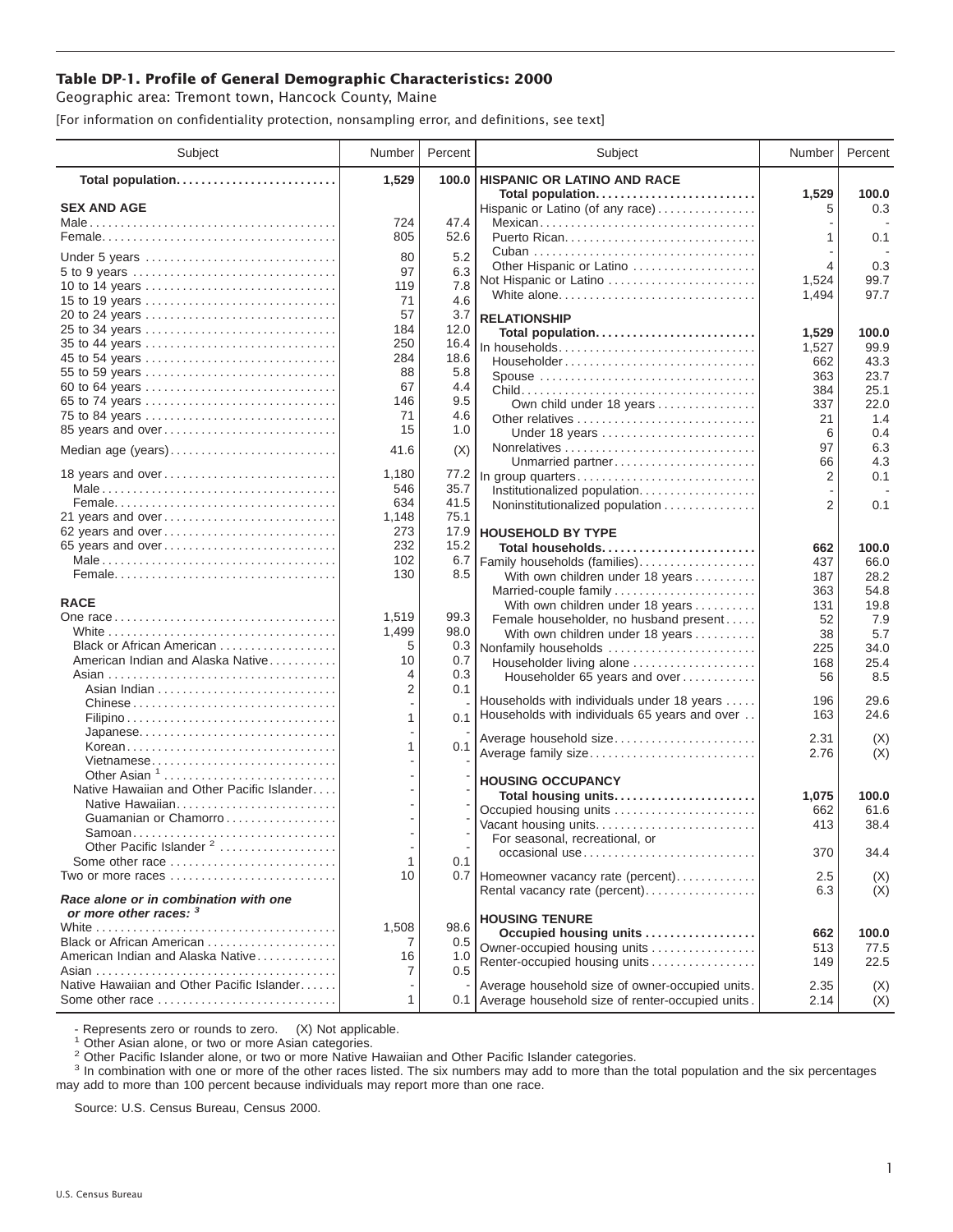## **Table DP-2. Profile of Selected Social Characteristics: 2000**

Geographic area: Tremont town, Hancock County, Maine

[Data based on a sample. For information on confidentiality protection, sampling error, nonsampling error, and definitions, see text]

| Subject                                             | Number      | Percent    | Subject                                                              | Number         | Percent    |
|-----------------------------------------------------|-------------|------------|----------------------------------------------------------------------|----------------|------------|
| <b>SCHOOL ENROLLMENT</b>                            |             |            | <b>NATIVITY AND PLACE OF BIRTH</b>                                   |                |            |
| Population 3 years and over                         |             |            | Total population                                                     | 1,529          | 100.0      |
| enrolled in school                                  | 309         |            |                                                                      | 1,506          | 98.5       |
| Nursery school, preschool                           | 13          | 4.2        | Born in United States                                                | 1,496          | 97.8       |
| Kindergarten                                        | 23          | 7.4        | State of residence                                                   | 981            | 64.2       |
| Elementary school (grades 1-8)                      | 178         | 57.6       | Different state                                                      | 515            | 33.7       |
| High school (grades 9-12)                           | 75          | 24.3       | Born outside United States                                           | 10             | 0.7        |
| College or graduate school                          | 20          | 6.5        | Foreign born                                                         | 23             | 1.5        |
|                                                     |             |            | Entered 1990 to March 2000                                           | 4              | 0.3        |
| <b>EDUCATIONAL ATTAINMENT</b>                       |             | 100.0      | Naturalized citizen                                                  | 17<br>6        | 1.1<br>0.4 |
| Population 25 years and over<br>Less than 9th grade | 1,101<br>26 | 2.4        |                                                                      |                |            |
| 9th to 12th grade, no diploma                       | 135         | 12.3       | <b>REGION OF BIRTH OF FOREIGN BORN</b>                               |                |            |
| High school graduate (includes equivalency)         | 414         | 37.6       | Total (excluding born at sea)                                        | 23             | 100.0      |
| Some college, no degree                             | 202         | 18.3       |                                                                      | $\overline{7}$ | 30.4       |
| Associate degree                                    | 44          | 4.0        |                                                                      | 4              | 17.4       |
| Bachelor's degree                                   | 184         | 16.7       |                                                                      | $\overline{2}$ | 8.7        |
| Graduate or professional degree                     | 96          | 8.7        |                                                                      |                |            |
| Percent high school graduate or higher              | 85.4        |            |                                                                      | 4<br>6         | 17.4       |
| Percent bachelor's degree or higher                 | 25.4        | (X)<br>(X) | Northern America                                                     |                | 26.1       |
|                                                     |             |            | <b>LANGUAGE SPOKEN AT HOME</b>                                       |                |            |
| <b>MARITAL STATUS</b>                               |             |            | Population 5 years and over                                          | 1,452          | 100.0      |
| Population 15 years and over                        | 1,241       | 100.0      | English only                                                         | 1,415          | 97.5       |
| Never married                                       | 252         | 20.3       | Language other than English                                          | 37             | 2.5        |
| Now married, except separated                       | 771         | 62.1       | Speak English less than "very well"                                  | 2              | 0.1        |
| Separated                                           | 14          | 1.1        | Spanish                                                              | 12             | 0.8        |
|                                                     | 46          | 3.7        | Speak English less than "very well"                                  | $\overline{2}$ | 0.1        |
|                                                     | 44          | 3.5        | Other Indo-European languages<br>Speak English less than "very well" | 19             | 1.3        |
|                                                     | 158         | 12.7       | Asian and Pacific Island languages                                   | 4              | 0.3        |
|                                                     | 99          | 8.0        | Speak English less than "very well"                                  |                |            |
| <b>GRANDPARENTS AS CAREGIVERS</b>                   |             |            |                                                                      |                |            |
| Grandparent living in household with                |             |            | <b>ANCESTRY (single or multiple)</b>                                 |                |            |
| one or more own grandchildren under                 |             |            | Total population                                                     | 1,529          | 100.0      |
|                                                     | 8           | 100.0      | Total ancestries reported                                            | 1,523<br>4     | 99.6       |
| Grandparent responsible for grandchildren           | 5           | 62.5       |                                                                      | 4              | 0.3<br>0.3 |
|                                                     |             |            |                                                                      | 7              | 0.5        |
| <b>VETERAN STATUS</b>                               |             |            |                                                                      | 13             | 0.9        |
| Civilian population 18 years and over               | 1,177       | 100.0      |                                                                      | 393            | 25.7       |
| Civilian veterans                                   | 184         | 15.6       | French (except Basque) <sup>1</sup>                                  | 122            | 8.0        |
| <b>DISABILITY STATUS OF THE CIVILIAN</b>            |             |            | French Canadian <sup>1</sup>                                         | 30             | 2.0        |
| NONINSTITUTIONALIZED POPULATION                     |             |            |                                                                      | 116            | 7.6        |
| Population 5 to 20 years                            | 300         | 100.0      |                                                                      | 6              | 0.4        |
| With a disability                                   | 23          | 7.7        |                                                                      | 8              | 0.5        |
| Population 21 to 64 years                           | 923         | 100.0      |                                                                      | 217            | 14.2       |
| With a disability                                   | 174         | 18.9       |                                                                      | 61             | 4.0        |
|                                                     | 70.7        | (X)        |                                                                      | 5<br>4         | 0.3        |
| No disability                                       | 749         | 81.1       | Norwegian                                                            | 28             | 0.3<br>1.8 |
|                                                     | 82.9        | (X)        |                                                                      | 6              | 0.4        |
| Population 65 years and over                        | 224         | 100.0      |                                                                      | 6              | 0.4        |
| With a disability                                   | 74          | 33.0       |                                                                      | 61             | 4.0        |
|                                                     |             |            |                                                                      | 129            | 8.4        |
| <b>RESIDENCE IN 1995</b>                            |             |            |                                                                      | 2              | 0.1        |
| Population 5 years and over                         | 1,452       | 100.0      | Subsaharan African                                                   | 6              | 0.4        |
| Same house in 1995                                  | 958         | 66.0       |                                                                      | 24             | 1.6        |
| Different house in the U.S. in 1995                 | 485         | 33.4       |                                                                      | 2              | 0.1        |
| Same county                                         | 294         | 20.2       |                                                                      | 4              | 0.3        |
|                                                     | 191         | 13.2       | United States or American                                            | 130            | 8.5        |
|                                                     | 53          | 3.7        |                                                                      | 8              | 0.5        |
| Different state                                     | 138<br>9    | 9.5        | West Indian (excluding Hispanic groups)<br>0.6 Other ancestries      | 127            | 8.3        |
|                                                     |             |            |                                                                      |                |            |

-Represents zero or rounds to zero. (X) Not applicable. 1 The data represent a combination of two ancestries shown separately in Summary File 3. Czech includes Czechoslovakian. French includes Alsatian. French Canadian includes Acadian/Cajun. Irish includes Celtic.

Source: U.S. Bureau of the Census, Census 2000.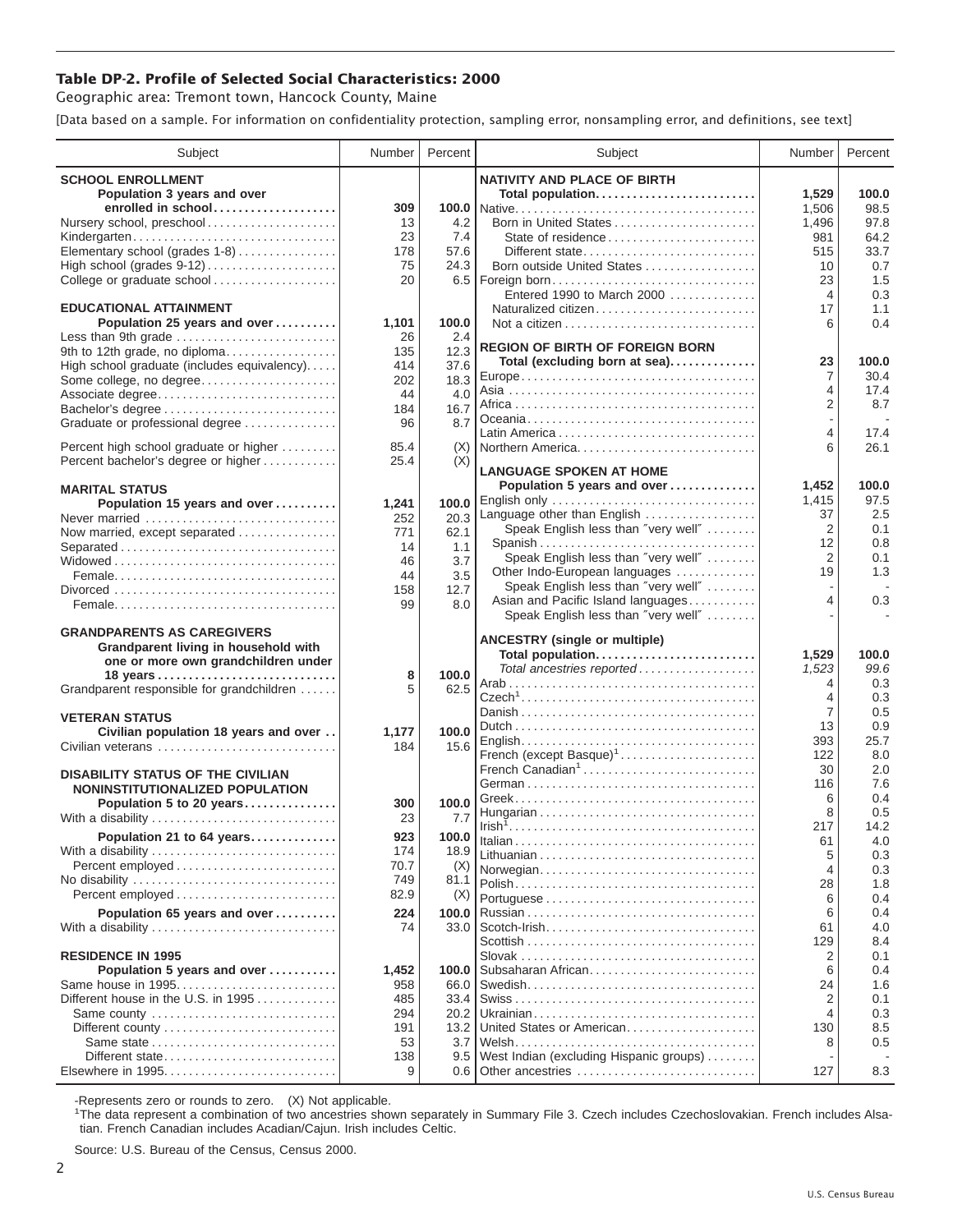## **Table DP-3. Profile of Selected Economic Characteristics: 2000**

Geographic area: Tremont town, Hancock County, Maine [Data based on a sample. For information on confidentiality protection, sampling error, nonsampling error, and definitions, see text]

| Subject                                                                         | Number | Percent | Subject                                                                                | Number         | Percent |
|---------------------------------------------------------------------------------|--------|---------|----------------------------------------------------------------------------------------|----------------|---------|
| <b>EMPLOYMENT STATUS</b>                                                        |        |         | <b>INCOME IN 1999</b>                                                                  |                |         |
| Population 16 years and over                                                    | 1,220  | 100.0   | Households                                                                             | 659            | 100.0   |
| In labor force                                                                  | 843    | 69.1    |                                                                                        | 57             | 8.6     |
| Civilian labor force                                                            | 838    | 68.7    | $\frac{1}{2}$ \$10,000 to \$14,999                                                     | 45             | 6.8     |
| Employed                                                                        | 814    |         |                                                                                        | 92             | 14.0    |
|                                                                                 | 24     |         |                                                                                        | 118            | 17.9    |
| Percent of civilian labor force                                                 | 2.9    | (X)     | $\frac{1}{2}$ \$35,000 to \$49,999                                                     | 125            | 19.0    |
|                                                                                 | 5      |         | $0.4$ \, \$50,000 to \$74,999                                                          | 118            | 17.9    |
| Not in labor force                                                              | 377    |         | $30.9$   \$75,000 to \$99,999                                                          | 60             | 9.1     |
|                                                                                 |        |         | \$100,000 to \$149,999                                                                 | 37             | 5.6     |
| Females 16 years and over                                                       | 643    | 100.0   |                                                                                        | 2              | 0.3     |
| In labor force $\ldots \ldots \ldots \ldots \ldots \ldots \ldots \ldots \ldots$ | 409    | 63.6    | \$150,000 to \$199,999<br>\$200,000 or more                                            | 5              | 0.8     |
| Civilian labor force                                                            | 409    | 63.6    | Median household income (dollars)                                                      | 36,750         | (X)     |
| Employed                                                                        | 397    | 61.7    |                                                                                        |                |         |
| Own children under 6 years                                                      | 90     | 100.0   | With earnings                                                                          | 549            | 83.3    |
| All parents in family in labor force                                            | 55     | 61.1    | Mean earnings $(dollars)1$                                                             | 41,930         | (X)     |
|                                                                                 |        |         | With Social Security income                                                            | 170            | 25.8    |
| <b>COMMUTING TO WORK</b>                                                        |        |         | Mean Social Security income $(dollars)^1$                                              | 10,435         | (X)     |
| Workers 16 years and over                                                       | 800    | 100.0   | With Supplemental Security Income                                                      | 17             | 2.6     |
| Car, truck, or van - - drove alone                                              | 583    | 72.9    | Mean Supplemental Security Income                                                      |                |         |
| Car, truck, or van - - carpooled                                                | 114    | 14.3    | $\text{(dollars)}^1 \dots \dots \dots \dots \dots \dots \dots \dots \dots \dots \dots$ | 4,382          | (X)     |
| Public transportation (including taxicab)                                       | 10     | 1.3     | With public assistance income                                                          | 12             | 1.8     |
|                                                                                 | 30     | 3.8     | Mean public assistance income $(dollars)1 \ldots$ .                                    | 2.508          | (X)     |
| Other means                                                                     | 6      | 0.8     | With retirement income                                                                 | 83             | 12.6    |
| Worked at home                                                                  | 57     | 7.1     | Mean retirement income $(dollars)1$                                                    | 13,947         | (X)     |
| Mean travel time to work $(minutes)^1$                                          | 22.0   | (X)     |                                                                                        |                |         |
|                                                                                 |        |         | Families                                                                               | 437            | 100.0   |
| <b>Employed civilian population</b>                                             |        |         | Less than \$10,000                                                                     | 16             | 3.7     |
| 16 years and over                                                               | 814    |         |                                                                                        | 24             | 5.5     |
| <b>OCCUPATION</b>                                                               |        |         | \$15,000 to \$24,999                                                                   | 48             | 11.0    |
| Management, professional, and related                                           |        |         | \$25,000 to \$34,999                                                                   | 88             | 20.1    |
|                                                                                 | 189    |         |                                                                                        | 86             | 19.7    |
| Service occupations                                                             | 127    |         |                                                                                        | 86             | 19.7    |
| Sales and office occupations                                                    | 182    |         |                                                                                        | 53             | 12.1    |
| Farming, fishing, and forestry occupations                                      | 79     |         |                                                                                        | 31             | 7.1     |
| Construction, extraction, and maintenance                                       |        |         | \$150,000 to \$199,999                                                                 | 2              | 0.5     |
| occupations                                                                     | 129    |         | 15.8 \$200,000 or more                                                                 | 3              | 0.7     |
| Production, transportation, and material moving                                 |        |         | Median family income (dollars)                                                         | 43,472         | (X)     |
| occupations                                                                     | 108    | 13.3    | Per capita income $(dollars)1$                                                         | 19,420         | (X)     |
| <b>INDUSTRY</b>                                                                 |        |         | Median earnings (dollars):                                                             |                |         |
| Agriculture, forestry, fishing and hunting,                                     |        |         | Male full-time, year-round workers                                                     | 28,026         | (X)     |
|                                                                                 | 84     | 10.3    | Female full-time, year-round workers                                                   | 21,835         | (X)     |
|                                                                                 | 112    | 13.8    |                                                                                        |                |         |
| Manufacturing                                                                   | 87     | 10.7    |                                                                                        | Number         | Percent |
| Wholesale trade                                                                 | 15     | 1.8     |                                                                                        | below          | below   |
| Retail trade                                                                    | 82     | 10.1    |                                                                                        | poverty        | poverty |
| Transportation and warehousing, and utilities                                   | 30     | 3.7     | Subject                                                                                | level          | level   |
|                                                                                 | 8      | 1.0     |                                                                                        |                |         |
| Finance, insurance, real estate, and rental and                                 |        |         |                                                                                        |                |         |
|                                                                                 | 39     | 4.8     | <b>POVERTY STATUS IN 1999</b>                                                          |                |         |
| Professional, scientific, management, adminis-                                  |        |         | Families                                                                               | 22             | 5.0     |
| trative, and waste management services                                          | 100    | 12.3    | With related children under 18 years                                                   | 16             | 8.5     |
| Educational, health and social services                                         | 102    | 12.5    | With related children under 5 years                                                    | 6              | 9.8     |
| Arts, entertainment, recreation, accommodation                                  |        |         | Families with female householder, no                                                   |                |         |
| and food services                                                               | 72     | 8.8     | husband present                                                                        | 11             | 24.4    |
| Other services (except public administration)                                   | 46     | 5.7     | With related children under 18 years                                                   | 11             | 27.5    |
| Public administration                                                           | 37     | 4.5     | With related children under 5 years                                                    | $\overline{4}$ | 30.8    |
|                                                                                 |        |         |                                                                                        |                |         |
| <b>CLASS OF WORKER</b>                                                          |        |         | Individuals                                                                            | 113            | 7.4     |
| Private wage and salary workers                                                 | 537    |         | 66.0 18 years and over                                                                 | 81             | 6.9     |
| Government workers                                                              | 87     | 10.7    | 65 years and over                                                                      | 18             | 8.0     |
| Self-employed workers in own not incorporated                                   |        |         | Related children under 18 years                                                        | 30             | 8.7     |
|                                                                                 | 190    | 23.3    | Related children 5 to 17 years                                                         | 23             | 8.6     |
| Unpaid family workers                                                           |        |         | Unrelated individuals 15 years and over                                                | 53             | 17.0    |
|                                                                                 |        |         |                                                                                        |                |         |

-Represents zero or rounds to zero. (X) Not applicable.

<sup>1</sup>If the denominator of a mean value or per capita value is less than 30, then that value is calculated using a rounded aggregate in the numerator. See text.

Source: U.S. Bureau of the Census, Census 2000.